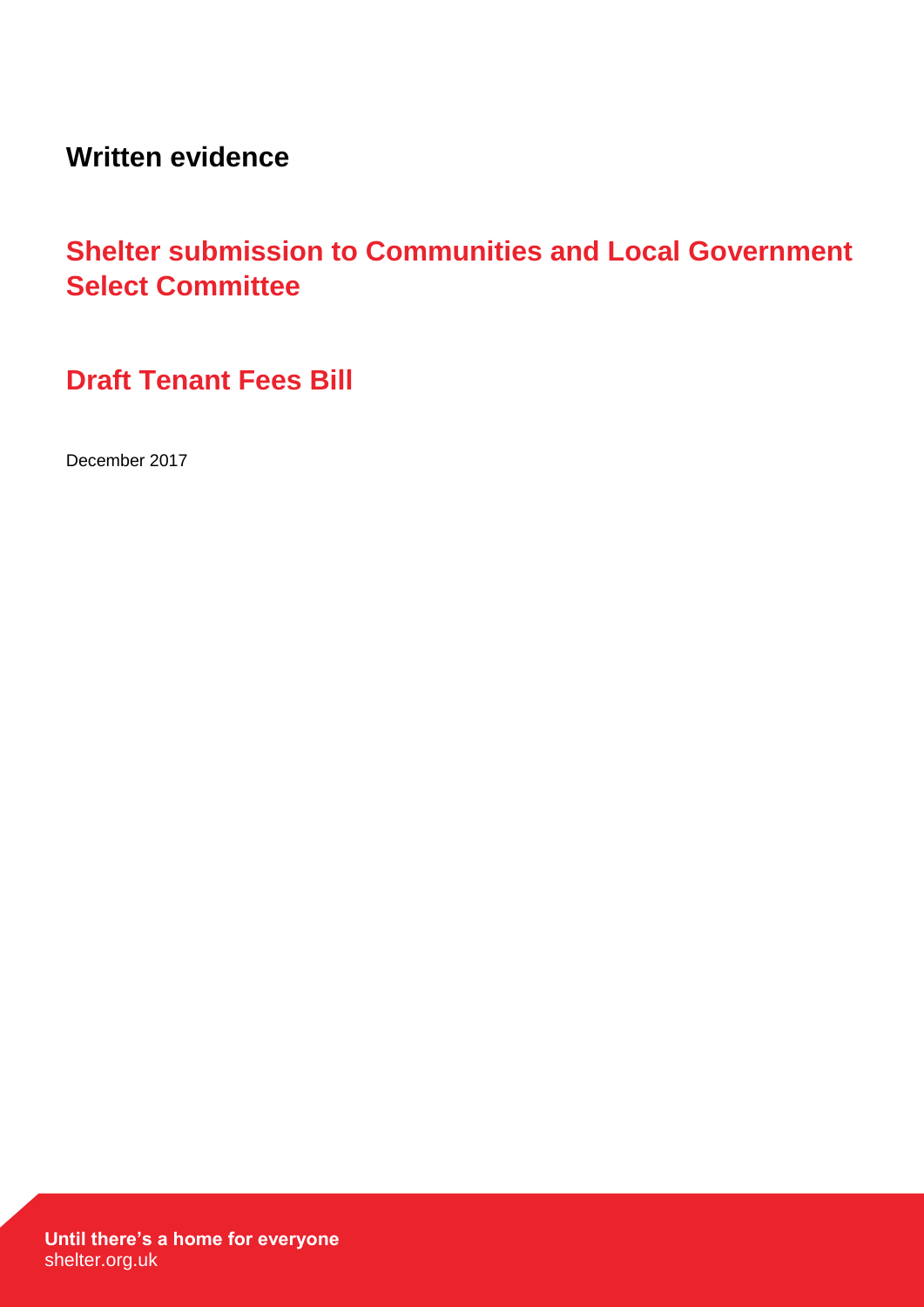Shelter helps millions of people every year struggling with bad housing or homelessness. We provide specialist advice and support on the phone, face to face and online, and our legal teams can attend court to defend people at risk of losing their home.

However at Shelter we understand that helping people with their immediate problems is not a long-term solution to the housing crisis. That's why we campaign to tackle the root causes, so that one day, no one will have to turn to us for help.

We're here so no one has to fight bad housing or homelessness on their own.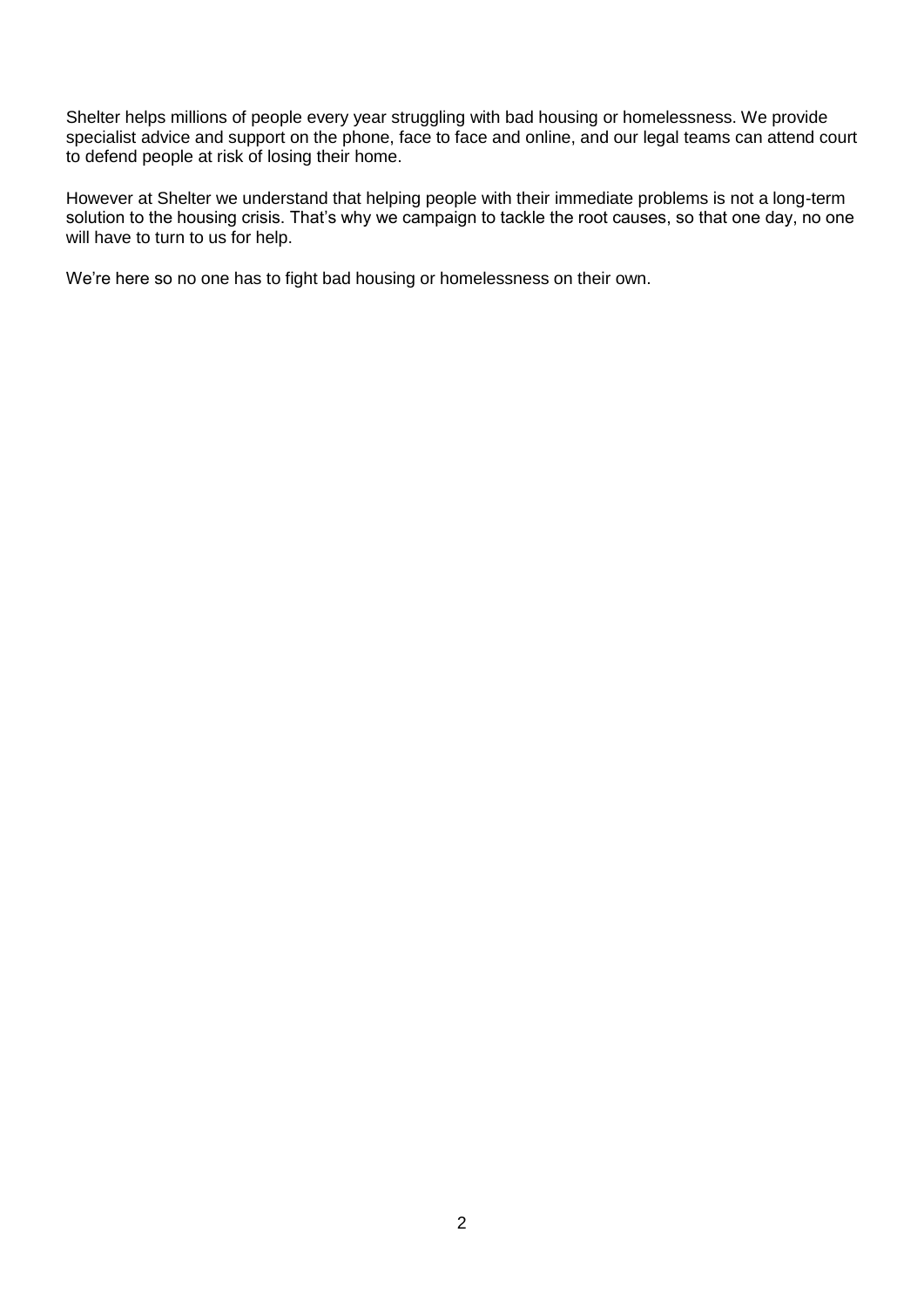# Summary:

Shelter welcomes the draft Tenant Fees Bill and the Government's ongoing commitment to making private renting fairer and more affordable. Shelter is very pleased the Government has held firm on its promise to introduce an outright ban on upfront letting fees as this will ease the financial pressure on private renters, whilst also making the lettings market more competitive and transparent. We are keen to see the ban implemented as soon as possible to prevent tenants being exploited by opportunistic agents who continue to increase fees in anticipation of the ban.

Overall the Bill is a significant step towards a fairer and more affordable lettings market, but needs tightening to ensure it will not be undermined by agents/ landlords charging default fees. Introducing this concept creates a fundamental weakness into otherwise strong legislation as it is inconsistent with consumer contract law and creates a loophole which can be exploited so Shelter urges the Committee to reject the inclusion of default fees as a permitted payment.

The introduction of a cap on deposits is a further welcome sign of the Government's commitment to making renting more affordable. However, Shelter feels the Government has missed an opportunity to meaningfully tackle the barriers created by upfront costs by rowing back on its promise to cap deposits at one-month's rent. Shelter would encourage the Committee to review the levels of the cap on security and holding deposits as well as the conditions under which holding deposits should be returned, to ensure tenants are properly protected.

Subject to the suggestions above, Shelter anticipates the Bill will have positive benefits for tenants, landlords and the lettings industry. Realisation of these benefits will rely on there being meaningful enforcement by Trading Standards and Shelter is pleased to see the Committee is considering the resource implications for local authorities.

Overall, Shelter recommends the Committee:

- 1) Maintains the all-encompassing ban on upfront fees and does not allow this to be watered down.
- 2) Removes the exemption allowing agents and landlords to charge default fees.
- 3) Reviews the level of the cap on security and holding deposits.
- 4) Clarifies what constitutes "false and misleading" information with regard to the non-return of holding deposits and that this is not the same as failing a reference check.
- 5) Sets out clear requirements for the treatment of holding deposits.
- 6) Amends Section 8(3) and 8(6) to state the explicit agreement of the tenant is needed for repayment of non-permitted payments to be put towards a future rent payment or the deposit.
- 7) Carefully considers the resource implications for local authorities.
- 8) Ensures the Bill can be enacted as soon as possible.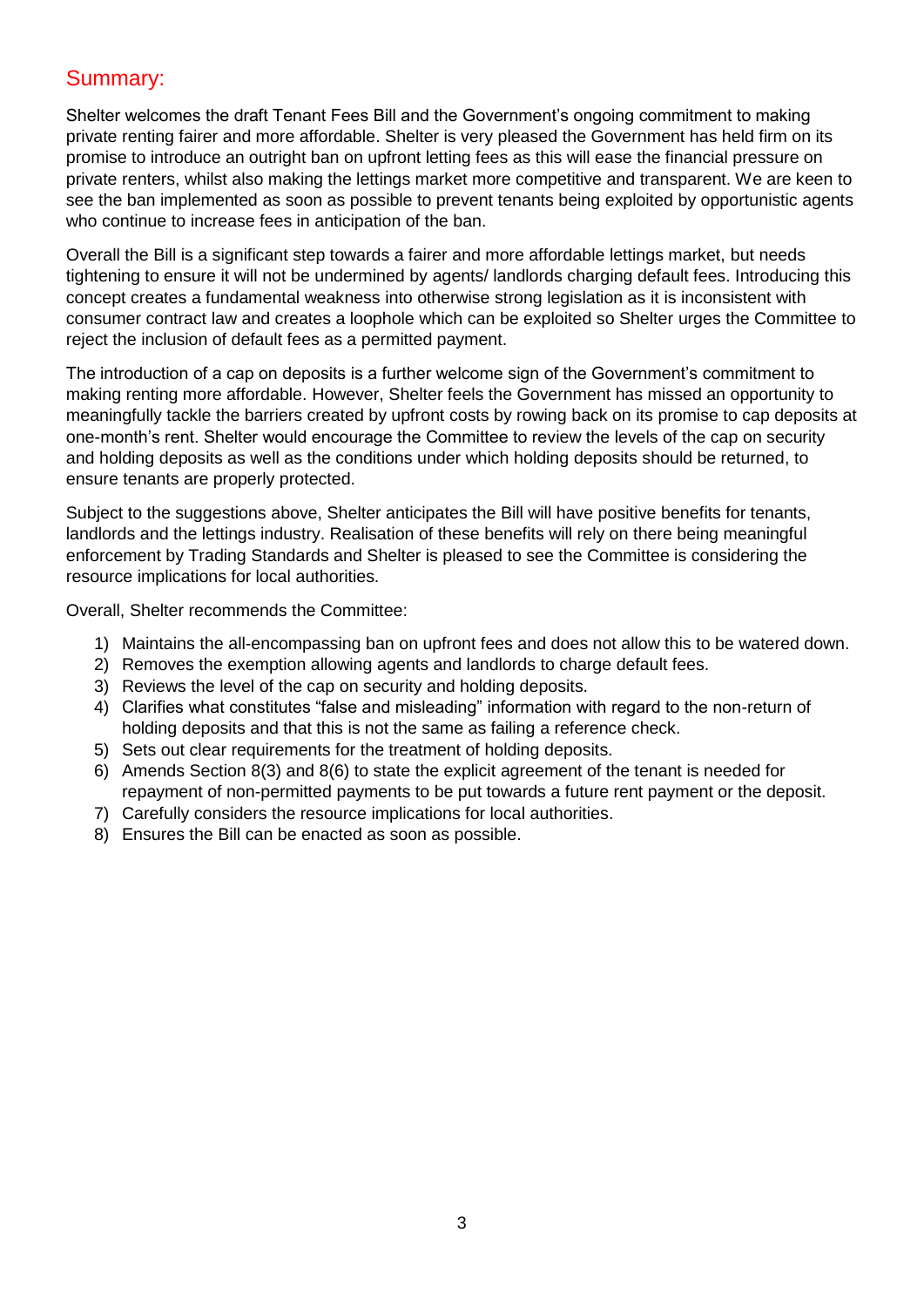# Written evidence:

# **Q1. The Government's stated objective is to deliver 'a fairer, more competitive, and more affordable lettings market where tenants have greater clarity and control over what they will pay and where the landlord is the primary customer of the letting agent.' Do the provisions of the draft Bill enable this objective to be achieved?**

1.1 Shelter warmly welcomes the Government's objective and is committed to supporting the Government to achieve this aim. The draft Bill will make a significant contribution towards this objective by providing an outright ban on upfront letting fees. This will give tenants greater clarity and control over what they pay and will rightly result in landlords, who are the consumer in the relationship, paying the cost of engaging an agent to set-up a tenancy.

1.2 This will create a fairer lettings market as tenants will no longer find themselves faced with nontransparent fees, which due to their lack of consumer power they have little choice but to pay. It will also make renting more affordable; with average fees of more than £200 and many renters being forced to pay more than this, the Bill will significantly ease the financial pressure on tenants every time they move. Furthermore, the Bill will lead to a more competitive lettings market because to remain financially viable, agents will need to offer fair prices and high-quality services to attract and keep a landlord's business.

1.3 As Shelter has consistently highlighted, an outright ban is the only way to achieve the Government's objective. Any watering down of the ban, to allow certain fees, risks creating a loophole which will be exploited. Evidence from Scotland suggests there is lingering confusion around the ban on letting fees which has affected compliance, with independent research highlighting that even after the ban was clarified, less than one-third of renters clearly understood there was a law banning fees.<sup>1</sup> This emphasises the importance of a simple ban and Shelter urges the Committee not to allow any watering down of the ban.

# Default Fees

1.4 Shelter is concerned that permitting the charging of default fees risks undermining the aims of the Bill. It potentially creates a loophole through which agents or landlords can charge disproportionate fees to tenants for defaulting on unreasonable terms in their tenancy agreement. Whilst Shelter understands the rationale for allowing agents/ landlords to charge tenants to cover the cost of a default such as replacing a lost key, Shelter believes there are two clear reasons why this clause should be removed.

1.5 Firstly, default fees are penalty clauses and penalty clauses are unenforceable in the common law of contract where they exceed a party's actual loss or reasonable administrative expenses, and where there is no equality of bargaining power between the parties. Tenants are at the mercy of landlords/ agents when presented with a tenancy agreement, and it is a question of `take it or leave it'. Where consumer contracts (such as tenancy agreements) are concerned, penalty clauses are governed by the Consumer Rights Act 2015. Part 2 of that Act provides that a contractual term will be unfair and unenforceable if "contrary to good faith, it causes a significant imbalance in the parties' rights to and obligations to the detriment of the consumer". The Act specifies an example of an unfair contract term as "a term which has the object or effect of requiring a consumer who fails to fulfil his obligations under the contract to pay a disproportionately high sum in compensation".<sup>2</sup> Default fees are an arbitrary fine for failing to do something, and have nothing to do with compensation. Therefore the draft Bill appears to legitimise something that is illegitimate under consumer contract law and would set a concerning precedent.

1.6 Secondly, there is no way of ensuring default fees will be proportionate to the loss incurred for the default. Shelter sees numerous examples of tenancy agreements where default fees are out of all proportion to any costs incurred and Shelter's legal team have witnessed a growth in default fees in the last 10 years. In one tenancy agreement, a landlord included a £40 charge for a late rent payment, a £40

<sup>1</sup> Shelter[, Lessons from the Scottish Lettings Market,](http://england.shelter.org.uk/professional_resources/policy_and_research/policy_library/policy_library_folder/lessons_from_the_scottish_lettings_market) June 2014

<sup>2</sup> Consumer Rights Act 2015, S.62(4)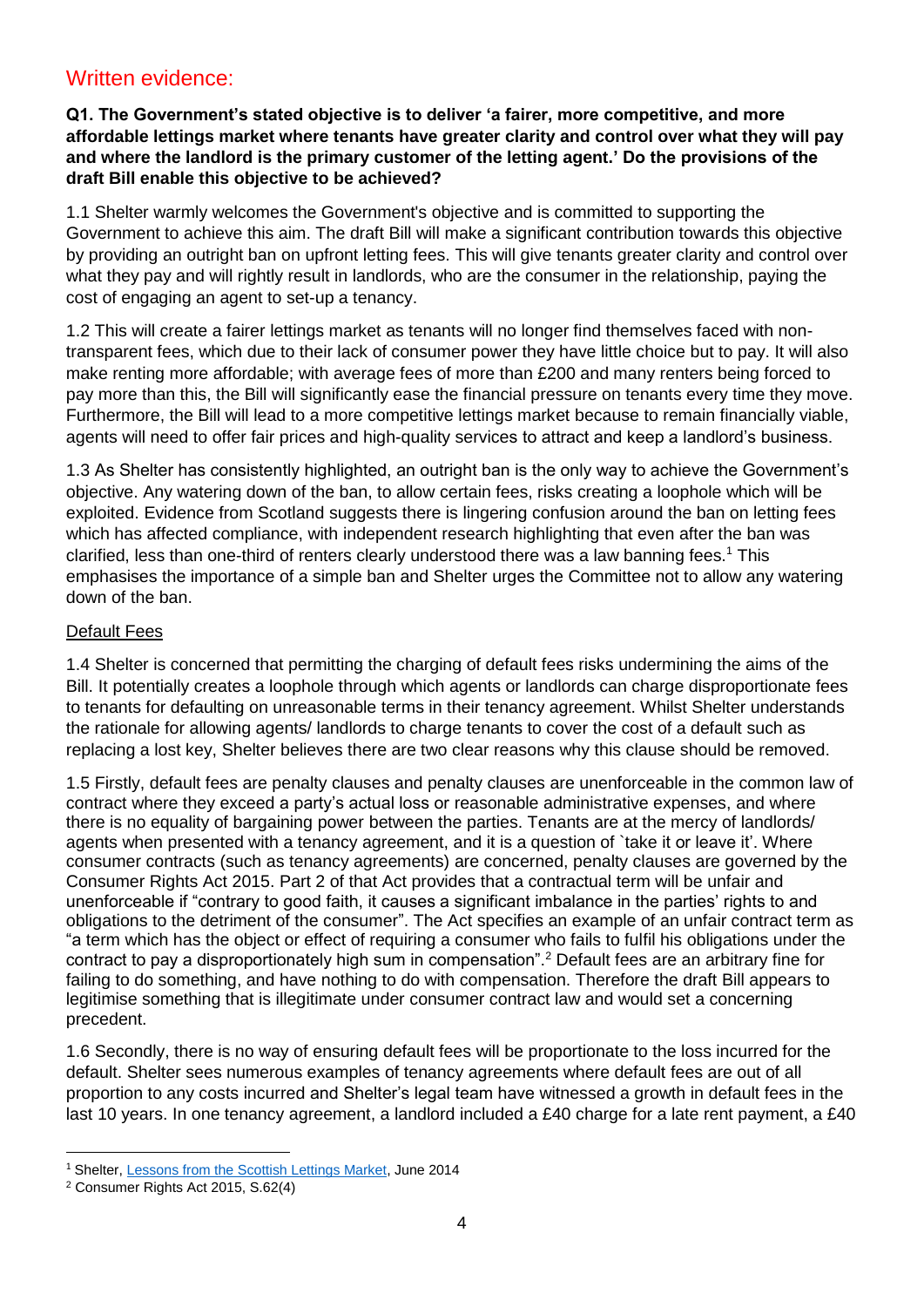administration fee for every phone call or letter to chase overdue rent and a £40 charge for visiting the premises to collect overdue rent. Another clause allowed the landlord to charge £20 per hour for their time for any activity connected to serving notice, recovering rent arrears or enforcing any terms of the tenancy agreement. The issue with default fees has been highlighted elsewhere and a Shelter Cymru mystery shopping exercise highlighted that late payment fines were some of the least transparent of all letting agent fees in Wales, with many agents appearing to make up fees on the spot.<sup>3</sup>

1.7 By permitting default fees, the Bill will allow the least responsible agents to legally continue with some of the worst practices and will further entrench the split between responsible agents and rogue operators. Landlords or agents may counter that if such clauses are unfair, they will be `caught' by the Consumer Rights Act. Only a court can declare a particular clause to be unfair and therefore this would not come under enforcement by Trading Standards, but a tenant would be required to bring a court action with all the costs that entails. Consequently the unfair terms legislation is likely to provide little protection for tenants and Shelter urges the Committee to reject the clause on default fees.

# **Deposits**

1.8 Shelter feels the Government has missed an opportunity to make renting more affordable by rowing back on its intention to cap security deposits at one-month's rent. Paying a security deposit upfront significantly adds to the costs which tenants must budget for when moving home and for those on low incomes, without savings or the ability to borrow from family or friends, sometimes these costs can be an insurmountable barrier to securing a new home, resulting in homelessness. <sup>4</sup> The introduction of a cap is therefore very welcome, however capping deposits at 6-weeks will mean renters in England still have to find upto an average of over £1100 (£1800 in London) to put down a deposit.<sup>5</sup> Given most landlords already ask for 6-weeks or less, the cap is likely to have little meaning in practice.

1.9 Landlords have argued the cap needs to be greater than one-month's rent because otherwise tenants may substitute their last month's rent for the deposit. Our research suggests this does not happen often in practice: in our most recent landlords' survey, only 18% of landlords had experienced this in the last 5 years and less than half of them had experienced a tenant doing this without asking.<sup>6</sup> Shelter has observed this practice has decreased more in recent years, due to the introduction of deposit protection legislation. Therefore Shelter would recommend the Committee reconsider a one-month cap as this would be more affordable, whilst not exposing landlords to unnecessary risks.

1.10 Shelter hopes the introduction of a cap will lead to a wider conversation on deposit reform, including consideration of initiatives such as deposit passporting.

#### Holding Deposits

1.11 Shelter has similar concerns about the cap on holding deposits and maintains a cap of 2 days would be fairer. It is important to cap holding deposits at manageable levels, firstly, because sometimes tenants need to pull out of tenancies due to unforeseen changes in circumstances and should not be punished unfairly for this. Landlords also have an interest in holding deposits not being so large that people feel under pressure to continue with a tenancy; for example, if a couple split-up, it is not in a landlord's interest for one party to sign up to a tenancy they cannot afford.

1.12 Secondly, as holding deposits are often handed over quickly, in a rush to secure a property, they are particularly vulnerable to fraud or tenants being misled about whether the money will be returned. Shelter is concerned the Bill makes it too easy for agents not to return holding deposits, as set out in Question 2, and this will particularly disadvantage those on low incomes or those unfortunate enough to encounter unscrupulous agents.

 <sup>3</sup> Shelter Cyrmu, [Letting Go,](https://sheltercymru.org.uk/wp-content/uploads/2016/08/Letting-Go-Email.pdf) 2016

<sup>4</sup> Shelter, [Shut Out,](https://england.shelter.org.uk/professional_resources/policy_and_research/policy_library/policy_library_folder/briefing_shut_out) June 2017

<sup>5</sup> English Housing Survey, Private Rented Sector 2015-16, average weekly rents

<sup>6</sup> YouGov, 1137 private landlords, online, Jul-Aug 2017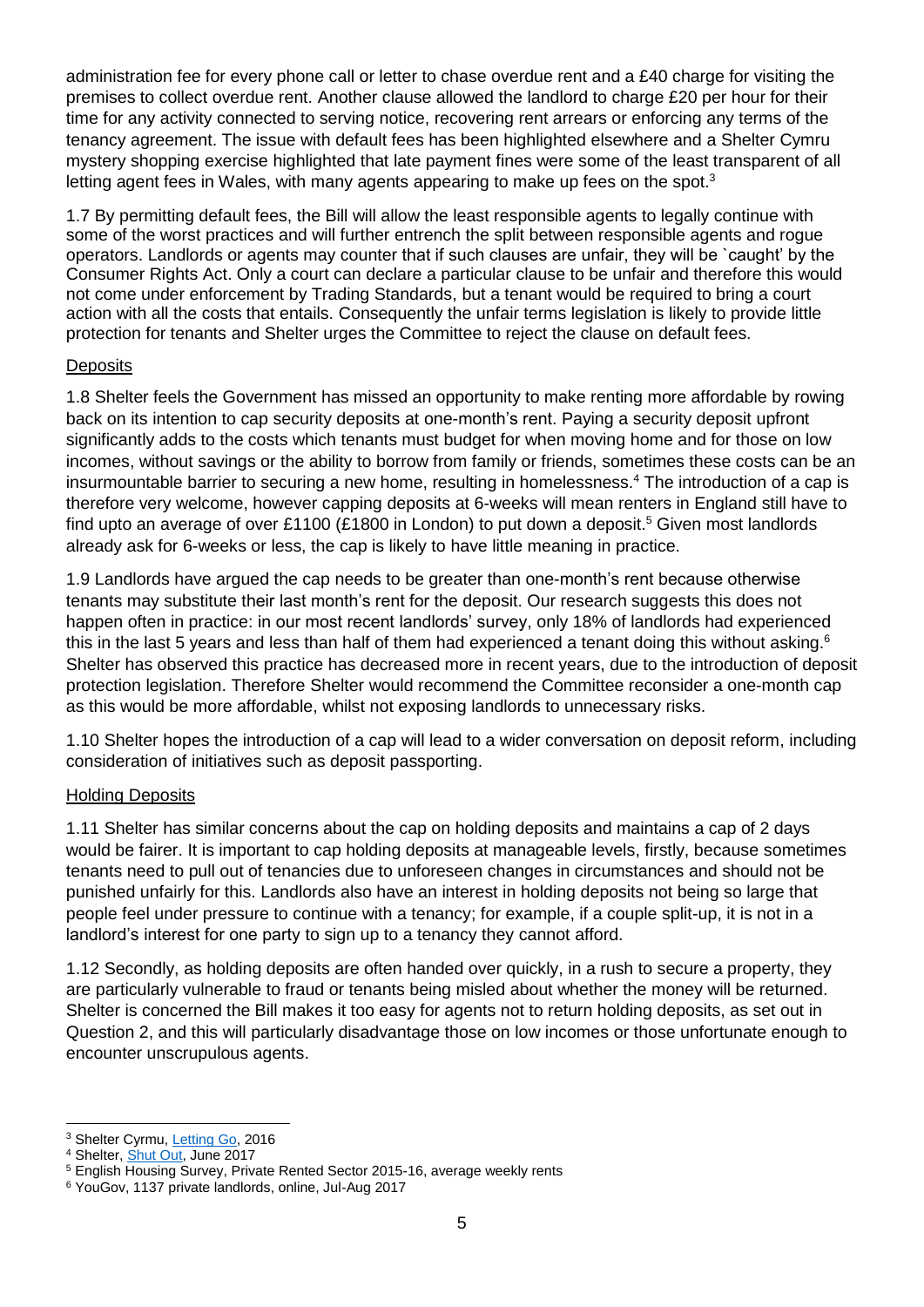1.13 Shelter maintains a 2-day cap (averaging £52, given average weekly rents of £184) would be sufficient to deter tenants from bidding on multiple properties, whilst also not unfairly impacting on those who lose holding deposits.<sup>7</sup>

# **Q2. Are the draft Bill's provisions necessary, clear and workable?**

2.1 Shelter feels the approach to banning letting fees is necessary, clear and workable with the exception of permitting default fees. The ban on upfront fees is clear and all-encompassing, which will make it easy for tenants, landlords and agents to have clarity about what can be charged at the outset and when renewing a tenancy. The simplicity of the ban should aid implementation and enforcement.

2.2 The Committee may wish to clarify that it would not be permitted for an agent to charge a fee for granting, renewing or continuing a tenancy even if they offer a tenant a free alternative to paying the fee. Shelter Scotland have highlighted that some agents in Scotland have continued to make tenants pay for referencing by giving them the choice between providing all the relevant documents themselves or directly paying the referencing company. In Shelter Scotland's experience, where agents are doing this, most tenants have little choice but to opt for paying the fee because it is almost impossible for them to provide all the documentation asked for by the agent.

#### Default fees:

2.3 The current exemption for default fees is not clear or workable as it creates a loophole through which agents/landlords can effectively impose arbitrary penalty fines on tenants for defaulting on conditions in their tenancy agreement. As outlined above, Shelter believes this clause is inconsistent with contract law on penalty clauses, and the safeguards in the Consumer Rights Act, and consequently should be removed.

2.4 Shelter accepts that a tenant should cover the cost of replacing a lost key and the Committee may wish to add in that agents can require a tenant to pay to replace a lost key as a permitted payment. However, in this circumstance, the tenant should not be subject to a fee (essentially a penalty fine) but should only cover the expense of the new key. There are a number of ways this could happen – either the tenant could arrange for a new key to be cut and pay directly themselves or the agent/landlord could arrange for a new key to be cut and invoice the tenant for only the cost of the new key. The costs associated with the agent's or landlord's time should be considered part of their business expense and not passed on to the tenant. The requirement to pay to replace a key should be clearly set out in the tenancy agreement so the tenant is aware of their responsibilities.

2.5 Shelter does not believe agents/landlords should be able to impose fees for late rent payments (other than a reasonable rate of interest) as these do not necessarily result in them incurring any further costs. Chasing rent payments is part of a landlord's or agent's business expense and if a tenant fails to pay the rent then this would be recoverable as a debt or provide a ground for possession based on rent arrears. If it became necessary to issue court proceedings for any reason, the landlord can ask the court to make an order for the costs of those proceedings.

2.6 Other defaults, such as damage to a property, would be recovered via the security deposit at the end of a tenancy. As with the above key example, in these cases, any potential defaults should be set out in advance and the tenant should not incur a fee but should cover the reasonable expense incurred by the agent/ landlord for fixing the default. The free deposit dispute resolution services, provided by the Tenancy Deposit Schemes, offers a route for tenants to challenge any charges which they feel are unfair or excessive.

<sup>7</sup> English Housing Survey, Private Rented Sector 2015-16, average weekly rents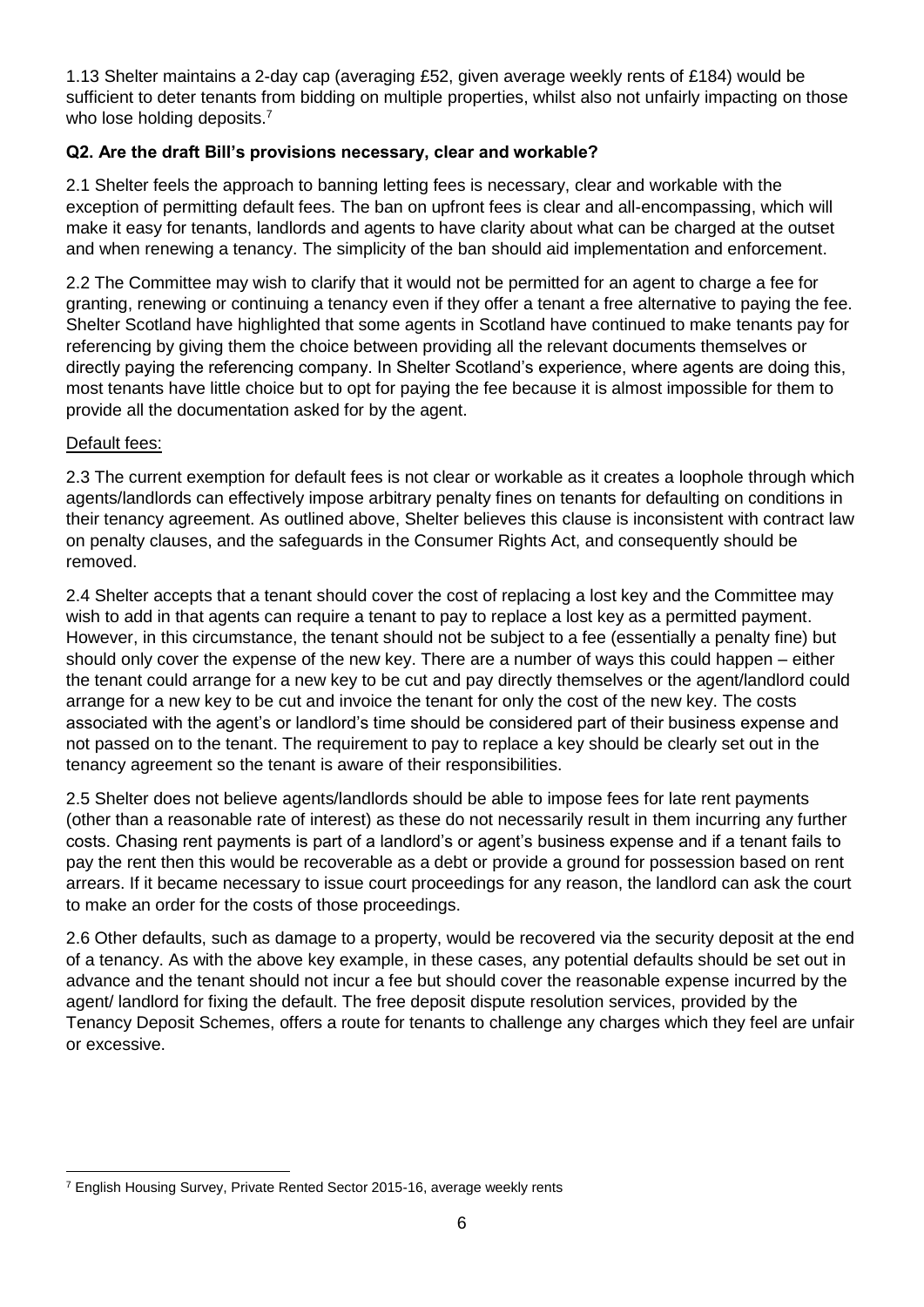# Deposits:

 $\overline{a}$ 

2.7 Shelter recommends the Committee reviews the terms about when a holding deposit should be returned as they are currently unclear and open to abuse. There needs to be tight controls on the return of holding deposits to prevent rogue agents from collecting multiple holding deposits for the same property, as highlighted in an expose from the consumer watchdog Which. $^8$ 

2.8 Shelter has concerns the Bill makes it too easy for agents not to return holding deposits by claiming the tenant has provided "false and misleading information". Shelter is particularly concerned ARLA have suggested this is equivalent to failing a reference check.<sup>9</sup> This is clearly not the case as a tenant can provide completely accurate information but still fail a reference check, perhaps due to something in a reference from their previous landlord.

2.9 Furthermore, tenants may not intentionally provide false information but there is a risk agents will interpret the information as misleading after referencing. This has been highlighted by several rulings from the Property Ombudsman. For example, TPO ruled in favour of a prospective tenant who had their holding deposit withheld after they told the letting agent they were pregnant and the landlord chose to pull out of the tenancy agreement due to concerns about the tenant's income dropping and the need to claim benefits. The agent claimed the prospective tenant had deliberately withheld details of the pregnancy but the Property Ombudsman found no evidence of this or evidence the landlord had instructed the agent they did not wish to consider tenants in receipt of benefits.<sup>10</sup> Shelter is concerned those on low incomes or in insecure employment may be particularly vulnerable to this sanction as it may be difficult for them to provide their exact income in the form being asked for by the agent.

2.10 Shelter has further concerns about holding deposits not being returned if someone fails a right to rent check. These checks can be complicated and an individual may not always know whether they have the right to rent or may fail simply because they do not have their documents in order.

2.11 In light of the above Shelter recommends the Committee:

- a) Clarifies what constitutes "false and misleading" information and that this is not the same as failing a reference check and acknowledges the challenges facing households in low paid work or in receipt of benefits, who may be subject to income fluctuations.
- b) Sets out clear requirements for the treatment of holding deposits. For example, there should be an obligation on agents to provide a paper trail both before a holding deposit is taken, setting out what will happen to it and when it will be returned; and subsequently, written notification specifying the reasons if a holding deposit is not being returned.

2.12 Finally, Shelter recommends Sections 8(3) and 8(6) are amended to state prohibited payments can only be put towards the rent or deposit, with the explicit agreement of the tenant. The default position should be that prohibited payments are immediately returned, unless there are rent arrears or the tenant specifically agrees they are happy for any repayment to be put towards a future rent payment or the deposit. Tenants may benefit from immediate repayment and agents should not decide the timing for repayment.

# **Q3. What are the resource implications for local authorities?**

3.1 Meaningful enforcement is key for ensuring the Bill delivers the Government's aims and Shelter is pleased the Committee is considering the resources available for enforcement. Shelter has consistently expressed concerns about whether Trading Standards will have sufficient resources to enforce a ban, given the well-documented reduction in resources across Trading Standards teams.

<sup>8</sup> News release[, http://www.propertyindustryeye.com/agents-charging-multiple-holding-deposits-from-tenants-come-under-fire](http://www.propertyindustryeye.com/agents-charging-multiple-holding-deposits-from-tenants-come-under-fire-from-which/)[from-which/](http://www.propertyindustryeye.com/agents-charging-multiple-holding-deposits-from-tenants-come-under-fire-from-which/)

<sup>9</sup> News release[, http://www.arla.co.uk/news/november-2017/tenant-fees-bill-at-a-glance.aspx](http://www.arla.co.uk/news/november-2017/tenant-fees-bill-at-a-glance.aspx)

<sup>10</sup> The Property Ombudsman, [https://www.tpos.co.uk/news-media-and-press-releases/case-studies/item/holding-deposit](https://www.tpos.co.uk/news-media-and-press-releases/case-studies/item/holding-deposit-negotiations)[negotiations](https://www.tpos.co.uk/news-media-and-press-releases/case-studies/item/holding-deposit-negotiations)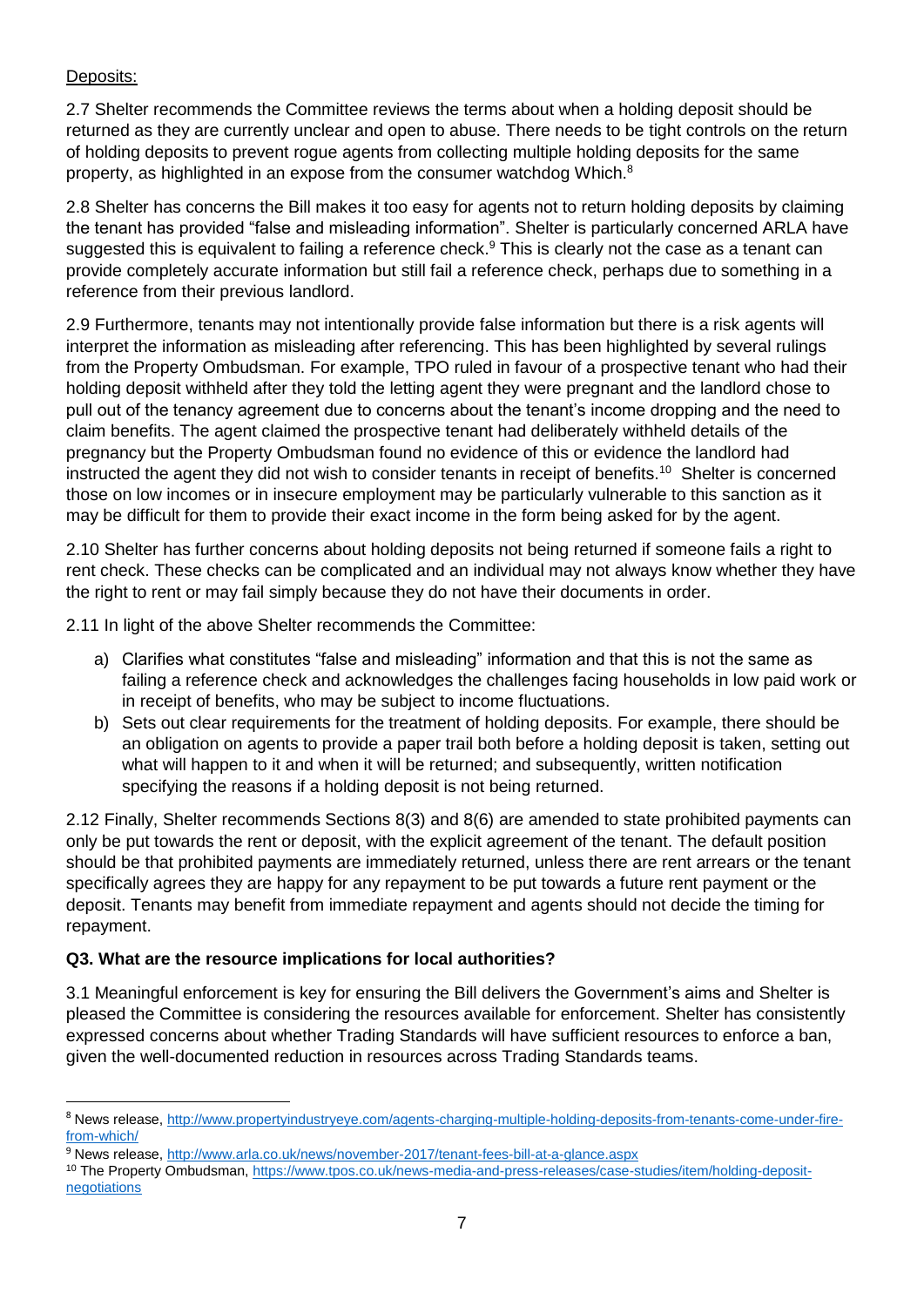3.2 It is important to keep in mind that local authorities have also gained additional responsibilities to enforce against rogue landlords and agents in the Housing and Planning Act 2016. Shelter supports local authorities being given additional enforcement powers; however, increased powers will only make a difference if local authorities have the necessary resources to exercise these powers.

3.3 Enforcement should be facilitated by the simplicity of the ban on upfront fees. This will make it easier for tenants to know their consumer rights and to challenge poor practice directly, without needing support from Trading Standards. Any watering down of the ban would increase the resource implications for local authorities, as it would result in a greater requirement for them to get involved. Similarly, the clause on default fees has the potential to increase the burden on Trading Standards as it will be difficult for private renters to robustly challenge agents over these fees independently.

3.4 It is positive Trading Standards can retain the proceeds of any penalties to support their enforcement functions. However, this approach will potentially penalise councils who proactively raise awareness of the ban with agents, as they are less likely to benefit from collecting penalties. Therefore, DCLG may wish to consider providing some initial upfront funding to support authorities and also consider investing in a communication campaign to raise awareness of the ban so this does not fall to local authorities.

# **Q4. What is the likely impact of the legislation on key stakeholders including tenants, letting agents and landlords?**

# Tenants:

4.1 The banning of upfront fees will immediately reduce the cost of moving for private renters. Shelter's most recent private renters survey showed average total moving costs were around £1,400, with those who were charged letting fees paying an average of nearly £250 in fees.<sup>11</sup> Banning fees will therefore remove a key barrier to securing a new tenancy, particularly benefitting those on low incomes.

4.2 Some have expressed concerns that tenants may experience increased rents, as landlords may pass on increases in their costs. As outlined below, there are good reasons to believe landlords will not see a significant increase in their costs and some landlords may be prepared to absorb small increases in their costs. Even if some landlords do slightly increase rents, this is preferable for tenants as it is more transparent and costs are spread over time.

4.3 This position is supported by evidence from Scotland. Independent research commissioned by Shelter found landlords in Scotland were no more likely to have increased rents since 2012 than landlords in other parts of the UK. Where rents had risen this could be explained by economic factors and not in relation to the ban on fees. Landlords were surveyed on their perception of the impact and only one out of 120 had noticed an increase in their own fees and passed this on to their tenants. Renters themselves were no more likely to report a rent increase than those in other parts of the UK.<sup>12</sup>

4.4 As currently drafted, the Bill still leaves open the potential for private renters to be exploited by a minority of agents who take advantage of potential loopholes. However, Shelter is hopeful that through the scrutiny process, the Committee will ensure safeguards are in place to prevent this.

4.5 Tenants may also be exploited whilst waiting for the ban so Shelter recommends the Bill should be enacted as soon as possible, without waiting for other legislation to be finalised (such as letting agent regulation). In anticipation of the ban, some opportunistic agents have been looking to maximise their income from fees whilst they are still legal. The average letting fee of £246, reported in this year's private renters' survey, is substantially higher than in Shelter's previous surveys, supporting the theory that agents have been increasing fees, knowing that they will soon be banned. <sup>13</sup> We hope the pre-legislative

 <sup>11</sup> YouGov survey of 3,978 private renters in England, online, weighted, July-August 2017

<sup>&</sup>lt;sup>12</sup> Shelter, [Lessons from the Scottish Lettings Market,](http://england.shelter.org.uk/professional_resources/policy_and_research/policy_library/policy_library_folder/lessons_from_the_scottish_lettings_market) June 2014

<sup>&</sup>lt;sup>13</sup> YouGov survey of 3,978 private renters in England, online, weighted, July-August 2017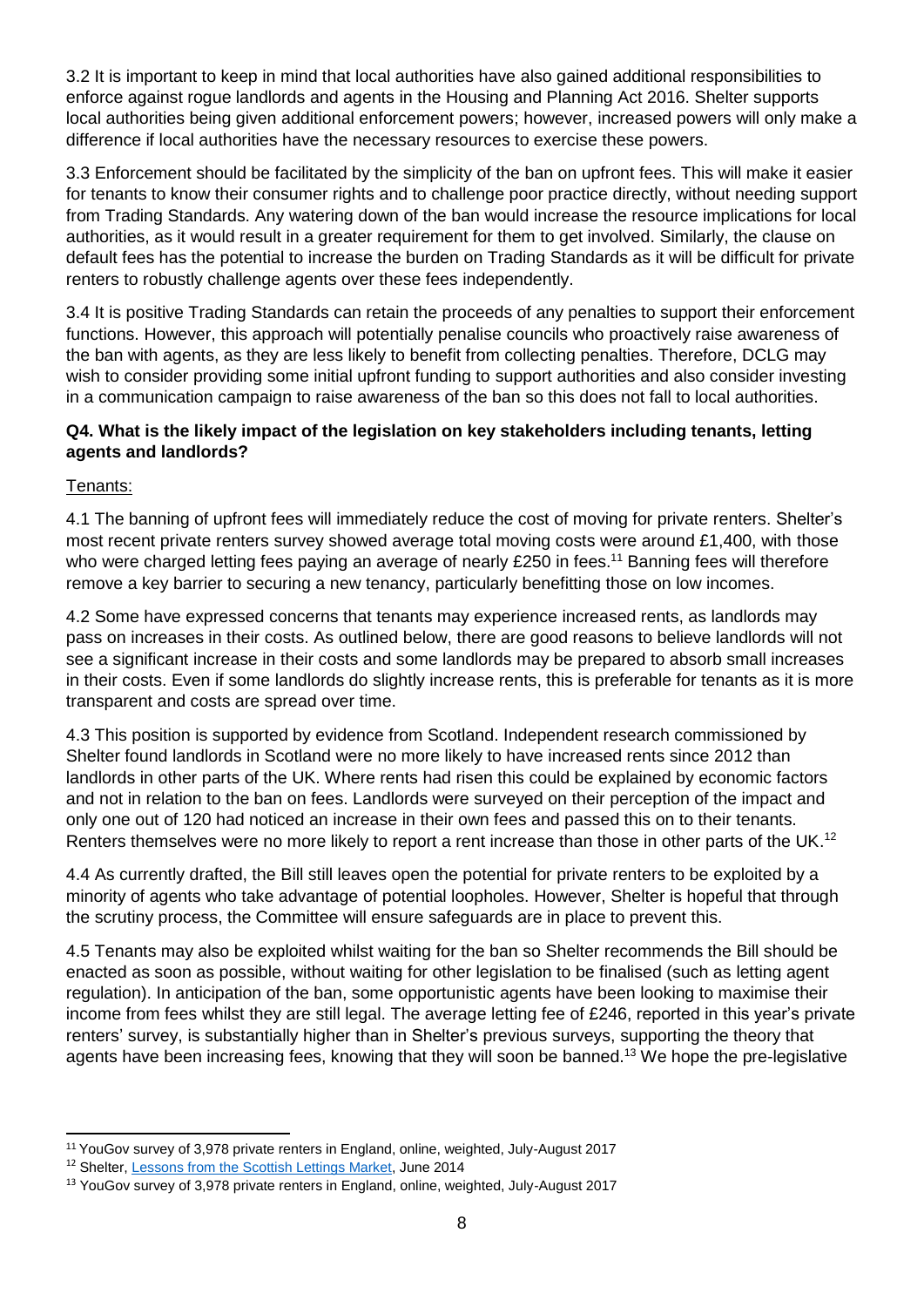scrutiny process will provide agents with an opportunity to give detailed feedback on the Bill so the legislation is then in a strong position to be enacted as soon as possible after it is passed.

4.6 Finally, whilst tenants will benefit significantly from this Bill, other upfront costs will continue to be a barrier. It is positive the Government has recognised this by introducing some cap on deposits; however as outlined above, further work is needed to support tenants to overcome these barriers.

# Landlords:

4.7 Shelter anticipates the Bill will result in landlords receiving a better and more transparent service from agents. Landlords will be clearly established as the primary consumer of agents, removing concerns about double-charging, and agents will need to offer landlords services at a price which fairly reflects the quality of services provided. Combined with other measures to regulate the lettings industry, this should result in a better standard of service, although landlords may be required to shop around to find the best value service.

4.8 It is possible landlords may experience some increase in costs as agents will no longer have the option to split costs between landlords and tenants. However, Shelter does not anticipate landlords will absorb the full costs currently levied on tenants. Firstly, unlike tenants, landlords have the power to shop around in choosing an agent and therefore agents have a far greater incentive to charge transparent prices. Secondly, landlords are often already paying for many of the services for which tenants are also being charged, as agents have been taking advantage of the lack of regulation to increase their income by effectively double-charging.

4.9 Evidence from the Scottish lettings market supports the view that landlords will not experience a disproportionate increase in their costs. Independent research showed that less than one in five (17%) letting agency managers had increased fees to landlords and the majority (70%) of landlords who use agents had not noticed any increase in fees since 2012.<sup>14</sup>

4.10 Shelter does not think landlords will be adversely affected by the cap on security deposits. Our most recent private landlord survey highlighted the majority of landlords (55%) only ask for one-month's rent as a deposit, with only 6% asking for more than six weeks.<sup>15</sup> Considering this, the proposed 6-week cap seems unlikely to have any impact.

#### Letting agents:

4.12 Shelter anticipates the Bill will support the Government's objective of driving up standards in the lettings industry – a goal which is in fact shared by many responsible operators across the industry. The ban on fees will inevitably impact on how agents operate as they will need to adapt their business models to focus on charging fees to landlords, rather than maximising their income by charging extortionate fees to tenants.

4.13 Some agents may find it difficult to adapt and potentially some will need to reduce their workforce or exit the market. However, there is no reason why agents who offer a good quality service will not be able to adapt. Shelter's most recent private landlord's survey showed service quality was far more important to landlords than price, with 74% of landlords saying they choose their agent "because they have the best reputation for service overall", compared to only 18% who choose based on price.<sup>16</sup>

4.14 Agents have shown their adaptability on previous occasions. For example there was a growth in tenant fees after the sales market collapsed in 2008 and property agents were forced to look for other sources of income. Evidence from Scotland supports the view the lettings industry will be resilient to the banning of fees. In the Westminster Hall Letting Agent Fees debate on 6 September, Kevin Hollinrake

 $\overline{a}$ <sup>14</sup> Shelter, [Lessons from the Scottish Lettings Market,](http://england.shelter.org.uk/professional_resources/policy_and_research/policy_library/policy_library_folder/lessons_from_the_scottish_lettings_market) June 2014

<sup>15</sup> YouGov, 1137 private landlords, online, Jul-Aug 2017

<sup>16</sup> YouGov, 1137 private landlords, online, Jul-Aug 2017